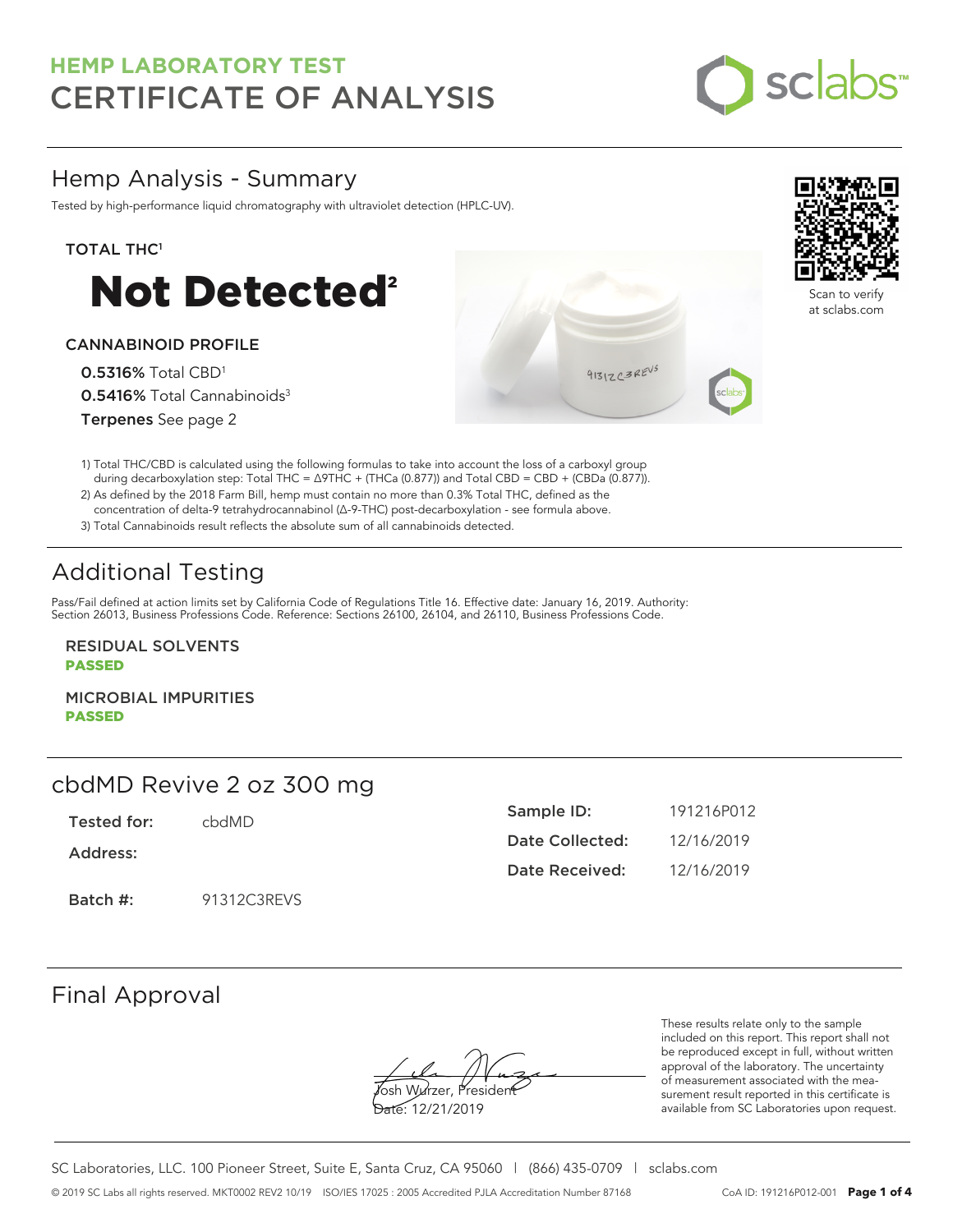

| Sample Name:        | cbdMD Revive 2 oz 300 mg |
|---------------------|--------------------------|
| LIMS Sample ID:     | 191216P012               |
| Batch #:            | 91312C3REVS              |
| Source Metrc ID(s): |                          |
|                     |                          |
|                     |                          |
| Sample Type:        | Other                    |
| Batch Count:        |                          |
| Sample Count:       |                          |
| Unit Mass:          | 60 Grams per Unit        |
| Serving Mass:       |                          |
| Density:            |                          |

#### **Moisture Test Results**

Moisture

#### **Cannabinoid Test Results 12/19/2019**

Cannabinoid analysis utilizing High Performance Liquid Chromatography (HPLC, QSP 5-4-4-4)

**Results (%)**

|                                          | mg/g            | %         | $LOD / LOQ$ mg/g |
|------------------------------------------|-----------------|-----------|------------------|
| $\triangle$ 9THC                         | ND              | ND        | 0.0009 / 0.003   |
| $\triangle$ 8THC                         | <b>ND</b>       | <b>ND</b> | 0.0009 / 0.003   |
| <b>THCa</b>                              | <b>ND</b>       | ND.       | 0.0009 / 0.003   |
| <b>THCV</b>                              | ND              | ND        | 0.0004 / 0.001   |
| <b>THCVa</b>                             | <b>ND</b>       | <b>ND</b> | 0.0013 / 0.004   |
| <b>CBD</b>                               | 5.316           | 0.5316    | 0.0009 / 0.003   |
| CBDa                                     | <b>ND</b>       | ND.       | 0.0009 / 0.003   |
| <b>CBDV</b>                              | 0.015           | 0.0015    | 0.0004 / 0.001   |
| <b>CBDVa</b>                             | <b>ND</b>       | <b>ND</b> | 0.0003 / 0.001   |
| <b>CBG</b>                               | 0.085           | 0.0085    | 0.001 / 0.003    |
| <b>CBGa</b>                              | <b>ND</b>       | <b>ND</b> | 0.0008 / 0.002   |
| <b>CBL</b>                               | ND              | ND        | 0.0021 / 0.006   |
| <b>CBN</b>                               | <b>ND</b>       | ND        | 0.0009 / 0.003   |
| <b>CBC</b>                               | <b>ND</b>       | <b>ND</b> | 0.0011 / 0.003   |
| <b>CBCa</b>                              | <b>ND</b>       | ND        | 0.0015 / 0.005   |
| <b>Sum of Cannabinoids:</b>              | 5.416           | 0.5416    | 324.960 mg/Unit  |
| Total THC ( $\triangle$ 9THC+0.877*THCa) | ND              | ND.       | ND.              |
| Total CBD (CBD+0.877*CBDa)               | 5.316           | 0.5316    | 318.960 mg/Unit  |
|                                          | Action Limit mg |           |                  |
| $\triangle$ 9THC per Unit                |                 |           | <b>ND</b>        |

Δ9THC per Unit Δ9THC per Serving

### **Batch Photo**



SC Laboratories, LLC 100 Pioneer Street, Suite E Santa Cruz, CA 95060 (866) 435-0709 | sclabs.com

| Date Collected: | 12/16/2019 |  |
|-----------------|------------|--|
| Date Received:  | 12/16/2019 |  |
| Tested for:     | cbdMD      |  |
| License #:      |            |  |
| Address:        |            |  |
| Produced by:    |            |  |
| License #:      |            |  |
| Address:        |            |  |
|                 |            |  |

#### **Terpene Test Results 12/18/2019**

Terpene analysis utilizing Gas Chromatography - Flame Ionization Detection (GC - FID)

|                                     | mg/g      | %         | LOD / LOQ mg/g |
|-------------------------------------|-----------|-----------|----------------|
| <b>2</b> Pinene                     | <b>ND</b> | <b>ND</b> | 0.022 / 0.067  |
| Camphene                            | <b>ND</b> | <b>ND</b> | 0.027 / 0.08   |
| Sabinene                            | <b>ND</b> | <b>ND</b> | 0.027 / 0.082  |
| <b>7</b> Pinene                     | <b>ND</b> | <b>ND</b> | 0.027 / 0.081  |
| Myrcene                             | <b>ND</b> | <b>ND</b> | 0.027 / 0.082  |
| <b>7</b> Phellandrene               | <b>ND</b> | <b>ND</b> | 0.037 / 0.111  |
| 3 Carene                            | <b>ND</b> | <b>ND</b> | 0.029 / 0.087  |
| <b>7</b> Terpinene                  | <b>ND</b> | <b>ND</b> | 0.03 / 0.09    |
| Limonene                            | 0.590     | 0.0590    | 0.013 / 0.039  |
| Eucalyptol                          | <b>ND</b> | <b>ND</b> | 0.021 / 0.063  |
| Ocimene                             | <b>ND</b> | <b>ND</b> | 0.028 / 0.085  |
| <b>7</b> Terpinene                  | <b>ND</b> | <b>ND</b> | 0.03 / 0.09    |
| Sabinene Hydrate                    | <b>ND</b> | <b>ND</b> | 0.018 / 0.054  |
| Fenchone                            | <b>ND</b> | <b>ND</b> | 0.03 / 0.092   |
| Terpinolene                         | <b>ND</b> | <b>ND</b> | 0.022 / 0.067  |
| Linalool                            | <b>ND</b> | <b>ND</b> | 0.019 / 0.058  |
| Fenchol                             | <b>ND</b> | <b>ND</b> | 0.023 / 0.069  |
| (-)-Isopulegol                      | <b>ND</b> | <b>ND</b> | 0.013 / 0.04   |
| Camphor                             | <b>ND</b> | <b>ND</b> | 0.054 / 0.163  |
| Isoborneol                          | <b>ND</b> | <b>ND</b> | 0.033 / 0.101  |
| Borneol                             | <b>ND</b> | <b>ND</b> | 0.048 / 0.146  |
| Menthol                             | <b>ND</b> | <b>ND</b> | 0.022 / 0.067  |
| Terpineol                           | <b>ND</b> | <b>ND</b> | 0.022 / 0.068  |
| Nerol                               | <b>ND</b> | <b>ND</b> | 0.023 / 0.068  |
| R-(+)-Pulegone                      | <b>ND</b> | <b>ND</b> | 0.022 / 0.068  |
| Geraniol                            | <b>ND</b> | <b>ND</b> | 0.017 / 0.05   |
| Geranyl Acetate                     | <b>ND</b> | <b>ND</b> | 0.016 / 0.048  |
| <b>7 Cedrene</b>                    | <b>ND</b> | <b>ND</b> | 0.017 / 0.051  |
| <b>2 Caryophyllene</b>              | <b>ND</b> | <b>ND</b> | 0.018 / 0.054  |
| <b>7 Humulene</b>                   | <b>ND</b> | <b>ND</b> | 0.013 / 0.038  |
| Valencene                           | <b>ND</b> | <b>ND</b> | 0.008 / 0.023  |
| Nerolidol                           | <b>ND</b> | <b>ND</b> | 0.035 / 0.106  |
| Caryophyllene Oxide                 | <b>ND</b> | <b>ND</b> | 0.028 / 0.084  |
| Guaiol                              | <b>ND</b> | <b>ND</b> | 0.022 / 0.066  |
| Cedrol                              | <b>ND</b> | <b>ND</b> | 0.029 / 0.086  |
| <b>7</b> Bisabolol                  | <b>ND</b> | <b>ND</b> | 0.017 / 0.051  |
| <b>Total Terpene Concentration:</b> | 0.590     | 0.059     |                |

#### Sample Certification

California Code of Regulations Title 16 Effect Date January 16, 2019<br>Authority: Section 26013, Business and Professions Code.<br>Reference: Sections 26100, 26104 and 26110, Business and Professions Code.



Josh Wurzer, President Date: 12/21/2019

© 2019 SC Labs all rights reserved. MKT0002 REV2 10/19 ISO/IES 17025 : 2005 Accredited PJLA Accreditation Number 87168 CoA ID: 191216P012-001 **Page 2 of 4**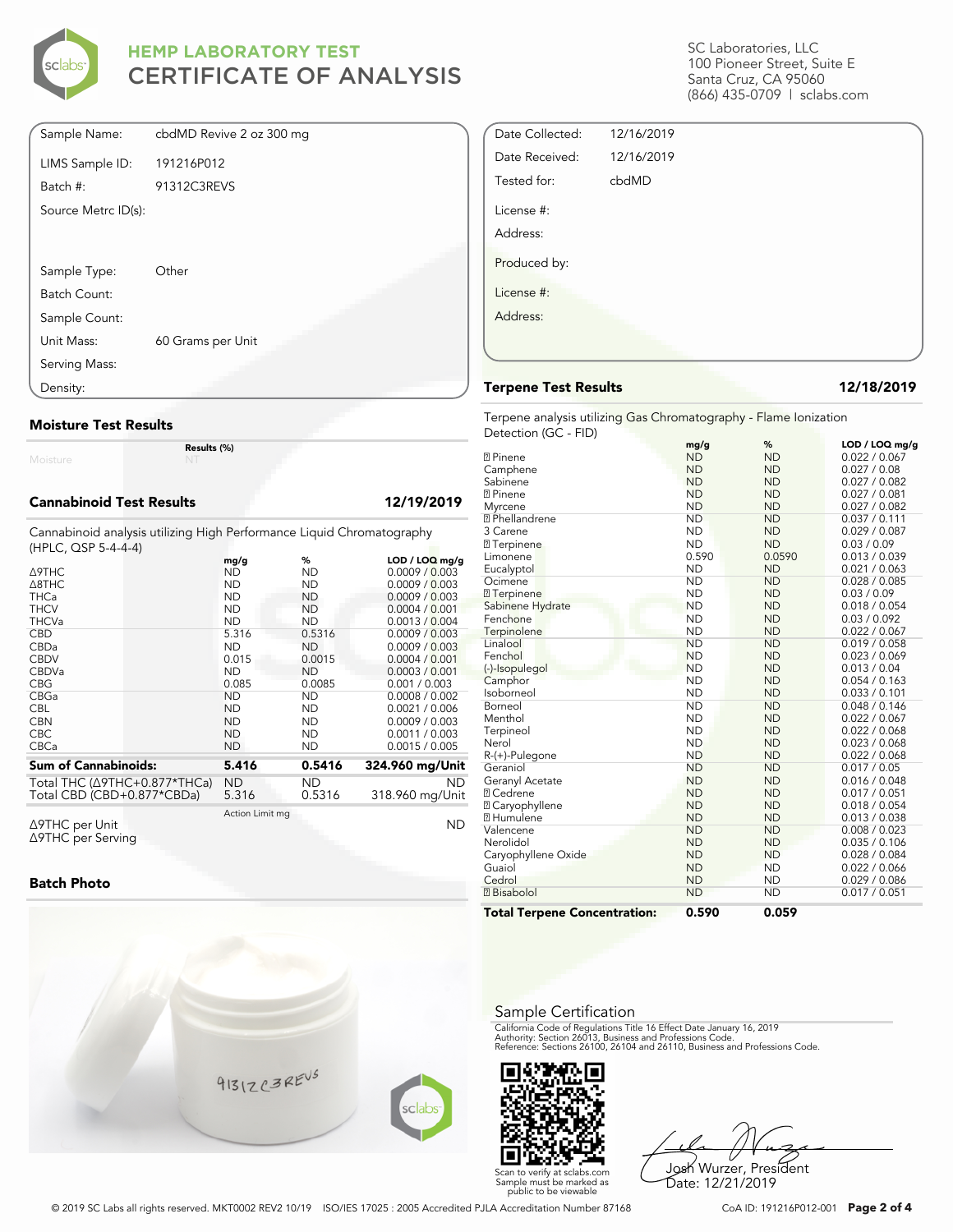

| Sample Name:        | cbdMD Revive 2 oz 300 mg |
|---------------------|--------------------------|
| LIMS Sample ID:     | 191216P012               |
| Batch #:            | 91312C3REVS              |
| Source Metrc ID(s): |                          |
|                     |                          |
| Sample Type:        | Other                    |
| Batch Count:        |                          |
| Sample Count:       |                          |
| Unit Mass:          | 60 Grams per Unit        |
| Serving Mass:       |                          |
| Density:            |                          |

### **Pesticide Test Results**

| Pesticide, Fungicide and plant growth regulator analysis utilizing |                        |                   |                |  |  |
|--------------------------------------------------------------------|------------------------|-------------------|----------------|--|--|
| HPLC-Mass Spectrometry and GC-Mass Spectrometry                    |                        |                   |                |  |  |
|                                                                    | Results (µg/g)         | Action Limit µg/g | LOD / LOO µg/g |  |  |
| Abamectin                                                          | NT                     |                   |                |  |  |
| Acephate                                                           | NT                     |                   |                |  |  |
| Acequinocyl                                                        | NT                     |                   |                |  |  |
| Acetamiprid                                                        | NT<br>NT               |                   |                |  |  |
| Azoxystrobin                                                       | NT                     |                   |                |  |  |
| <b>Bifenazate</b>                                                  |                        |                   |                |  |  |
| <b>Bifenthrin</b>                                                  | NT                     |                   |                |  |  |
| <b>Boscalid</b>                                                    | NT                     |                   |                |  |  |
| Captan                                                             | NT                     |                   |                |  |  |
| Carbaryl                                                           | NT                     |                   |                |  |  |
| Chlorantraniliprole                                                | NT                     |                   |                |  |  |
| Clofentezine                                                       | NT                     |                   |                |  |  |
| Cyfluthrin                                                         | NT                     |                   |                |  |  |
| Cypermethrin                                                       | NT                     |                   |                |  |  |
| Diazinon                                                           | NT                     |                   |                |  |  |
| Dimethomorph                                                       | NT                     |                   |                |  |  |
| Etoxazole                                                          | NT                     |                   |                |  |  |
| Fenhexamid                                                         | NT                     |                   |                |  |  |
| Fenpyroximate                                                      | NT                     |                   |                |  |  |
| Flonicamid                                                         | NT                     |                   |                |  |  |
| Fludioxonil                                                        | NT                     |                   |                |  |  |
| Hexythiazox                                                        | NT                     |                   |                |  |  |
| Imidacloprid                                                       | NT                     |                   |                |  |  |
| Kresoxim-methyl                                                    | NT                     |                   |                |  |  |
| Malathion                                                          | NT                     |                   |                |  |  |
| Metalaxyl                                                          | NT                     |                   |                |  |  |
| Methomyl                                                           | NT                     |                   |                |  |  |
| Myclobutanil                                                       | NT                     |                   |                |  |  |
| Naled                                                              | NT                     |                   |                |  |  |
| Oxamyl                                                             | NT                     |                   |                |  |  |
| Pentachloronitrobenzene                                            | NT                     |                   |                |  |  |
| Permethrin                                                         | NT                     |                   |                |  |  |
| Phosmet                                                            | NT                     |                   |                |  |  |
| Piperonylbutoxide                                                  | NT                     |                   |                |  |  |
| Prallethrin                                                        | NT                     |                   |                |  |  |
| Propiconazole                                                      | NT                     |                   |                |  |  |
| Pyrethrins                                                         | NT                     |                   |                |  |  |
| Pyridaben                                                          | NT                     |                   |                |  |  |
| Spinetoram                                                         | NT                     |                   |                |  |  |
| Spinosad                                                           | NT                     |                   |                |  |  |
| Spiromesifen                                                       | $\overline{\text{NT}}$ |                   |                |  |  |
| Spirotetramat                                                      | NT                     |                   |                |  |  |
| Tebuconazole                                                       | NT                     |                   |                |  |  |
| Thiamethoxam                                                       | NT                     |                   |                |  |  |
| Trifloxystrobin                                                    | NT                     |                   |                |  |  |

SC Laboratories, LLC 100 Pioneer Street, Suite E Santa Cruz, CA 95060 (866) 435-0709 | sclabs.com

| Date Collected: | 12/16/2019 |  |
|-----------------|------------|--|
| Date Received:  | 12/16/2019 |  |
| Tested for:     | cbdMD      |  |
| License #:      |            |  |
| Address:        |            |  |
| Produced by:    |            |  |
| License #:      |            |  |
| Address:        |            |  |
|                 |            |  |

### **Pesticide Test Results**

| Pesticide, Fungicide and plant growth regulator analysis utilizing<br>HPLC-Mass Spectrometry and GC-Mass Spectrometry |                |                   |                |  |
|-----------------------------------------------------------------------------------------------------------------------|----------------|-------------------|----------------|--|
|                                                                                                                       | Results (µg/g) | Action Limit µg/g | LOD / LOQ µg/g |  |
| Aldicarb                                                                                                              |                |                   |                |  |
| Carbofuran                                                                                                            | NT             |                   |                |  |
| Chlordane                                                                                                             | NT             |                   |                |  |
| Chlorfenapyr                                                                                                          | NT             |                   |                |  |
| Chlorpyrifos                                                                                                          | NT             |                   |                |  |
| Coumaphos                                                                                                             | NT             |                   |                |  |
| Daminozide                                                                                                            | NT             |                   |                |  |
| <b>DDVP</b> (Dichlorvos)                                                                                              | NT             |                   |                |  |
| Dimethoate                                                                                                            | NT             |                   |                |  |
| Ethoprop(hos)                                                                                                         | NT             |                   |                |  |
| Etofenprox                                                                                                            | NT             |                   |                |  |
| Fenoxycarb                                                                                                            | NT             |                   |                |  |
| Fipronil                                                                                                              | NT             |                   |                |  |
| Imazalil                                                                                                              | NT             |                   |                |  |
| Methiocarb                                                                                                            | NT             |                   |                |  |
| Methyl parathion                                                                                                      | NT             |                   |                |  |
| Mevinphos                                                                                                             | NT             |                   |                |  |
| Paclobutrazol                                                                                                         | NT             |                   |                |  |
| Propoxur                                                                                                              | NT             |                   |                |  |
| Spiroxamine                                                                                                           | NT             |                   |                |  |
| Thiacloprid                                                                                                           | NT             |                   |                |  |

### **Mycotoxin Test Results**

| Mycotoxin analysis utilizing HPLC-Mass Spectrometry | Results (µq/kq) Action Limit µq/kq | LOD / LOQ µq/kq |
|-----------------------------------------------------|------------------------------------|-----------------|
| Aflatoxin B1, B2, G1, G2<br>Ochratoxin A            |                                    |                 |

#### Sample Certification

California Code of Regulations Title 16 Effect Date January 16, 2019<br>Authority: Section 26013, Business and Professions Code.<br>Reference: Sections 26100, 26104 and 26110, Business and Professions Code.



Josh Wurzer, President

Date: 12/21/2019

Scan to verify at sclabs.com Sample must be marked as public to be viewable